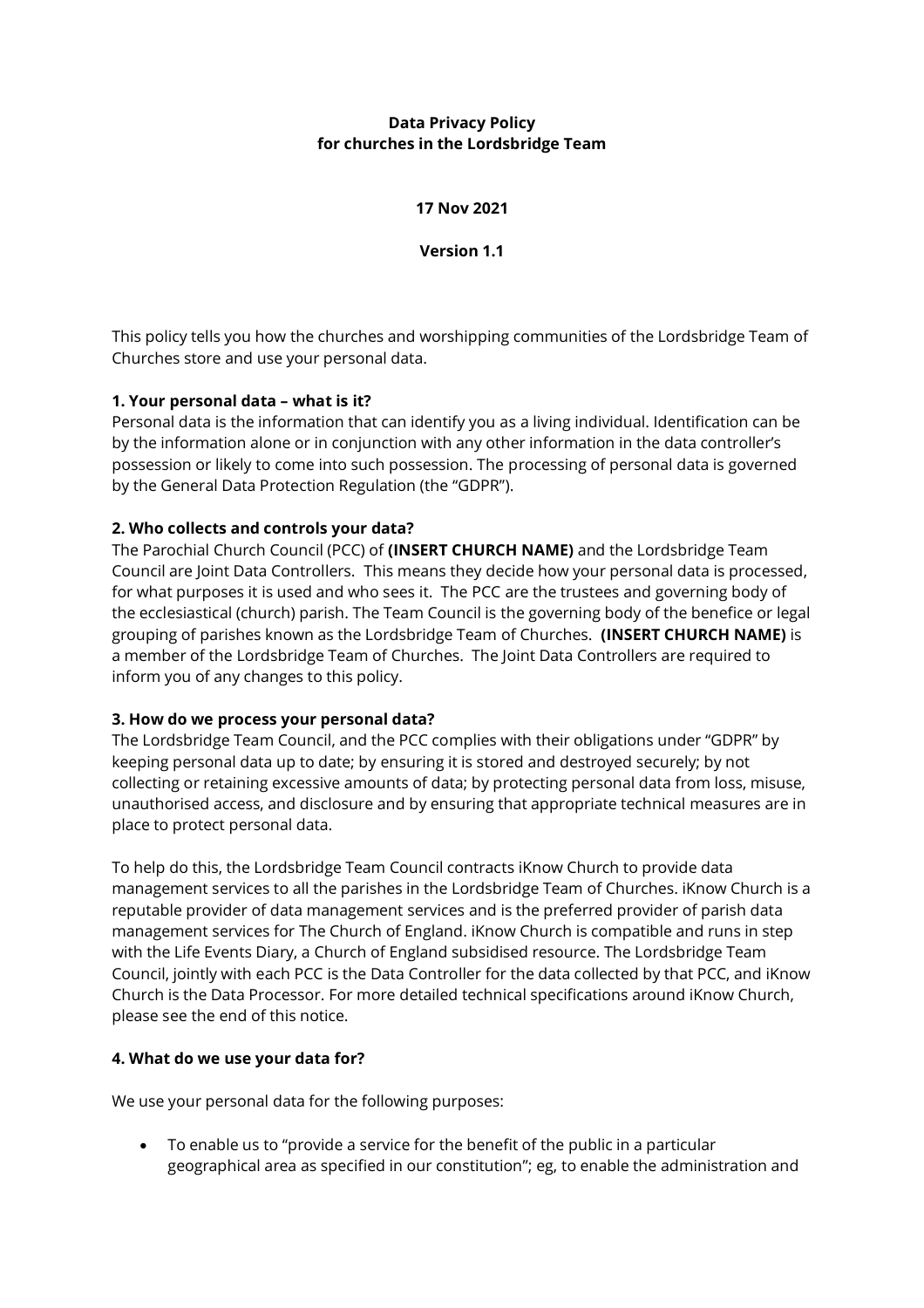planning of weddings and funerals, to respond to requests for pastoral visits, to manage specific community projects.

- To administer membership and electoral roll records.
- To fundraise and promote the interests of the PCC as a charity.
- To manage and communicate with our volunteers (and where appropriate employees); e.g., to organise rotas.
- To maintain our own financial accounts and records (including the processing of gift aid applications).
- To inform you of news, events, activities, and services taking place in one or more of the Lordsbridge Team Churches, and diocesan and national events deemed of interest locally.

## **5. What is the legal basis for processing your personal data?**

Under GDPR, we can only process your data where:

- We have your explicit consent to keep you informed about news, events, activities, and services and process your gift aid donations as described above.
- Processing is necessary for carrying out obligations under employment, social security or social protection law, or a collective agreement.
- Processing is carried out by a not-for-profit body with a political, philosophical, religious or trade union aim provided:
	- $\circ$  the processing relates only to members or former members (or those who have regular contact with it in connection with those purposes); and
	- o there is no disclosure to a third party without consent.

### **6. Do we share your personal data?**

Your personal data will be treated as strictly confidential and will only be shared with other members of the team for purposes connected with the church or team. We will only share your data with third parties outside of the Lordsbridge Team with your consent.

### **7. How long do we keep your personal data[1](http://lordsbridge.org/dataprivacynotice/#footnote) ?**

We keep data in accordance with the guidance set out in the guide "Keep or Bin: Care of Your Parish Records" which is available from the Church of England website here: [https://www.churchofengland.org/more/libraries-and-archives/records-management](https://www.churchofengland.org/more/libraries-and-archives/records-management-guides)[guides.](https://www.churchofengland.org/more/libraries-and-archives/records-management-guides)

For example, we retain electoral roll data while it is still current; gift aid declarations and associated paperwork for up to 6 years after the calendar year to which they relate; and parish registers (baptisms, marriages, funerals) permanently.

### **8. Your rights and your personal data**

Unless subject to an exemption under the GDPR, you have the following rights with respect to your personal data:

- The right to request a copy of your personal data which the PCC and the Lordsbridge Team Council holds about you.
- The right to request that the PCC and the Lordsbridge Team Council corrects any personal data if it is found to be inaccurate or out of date.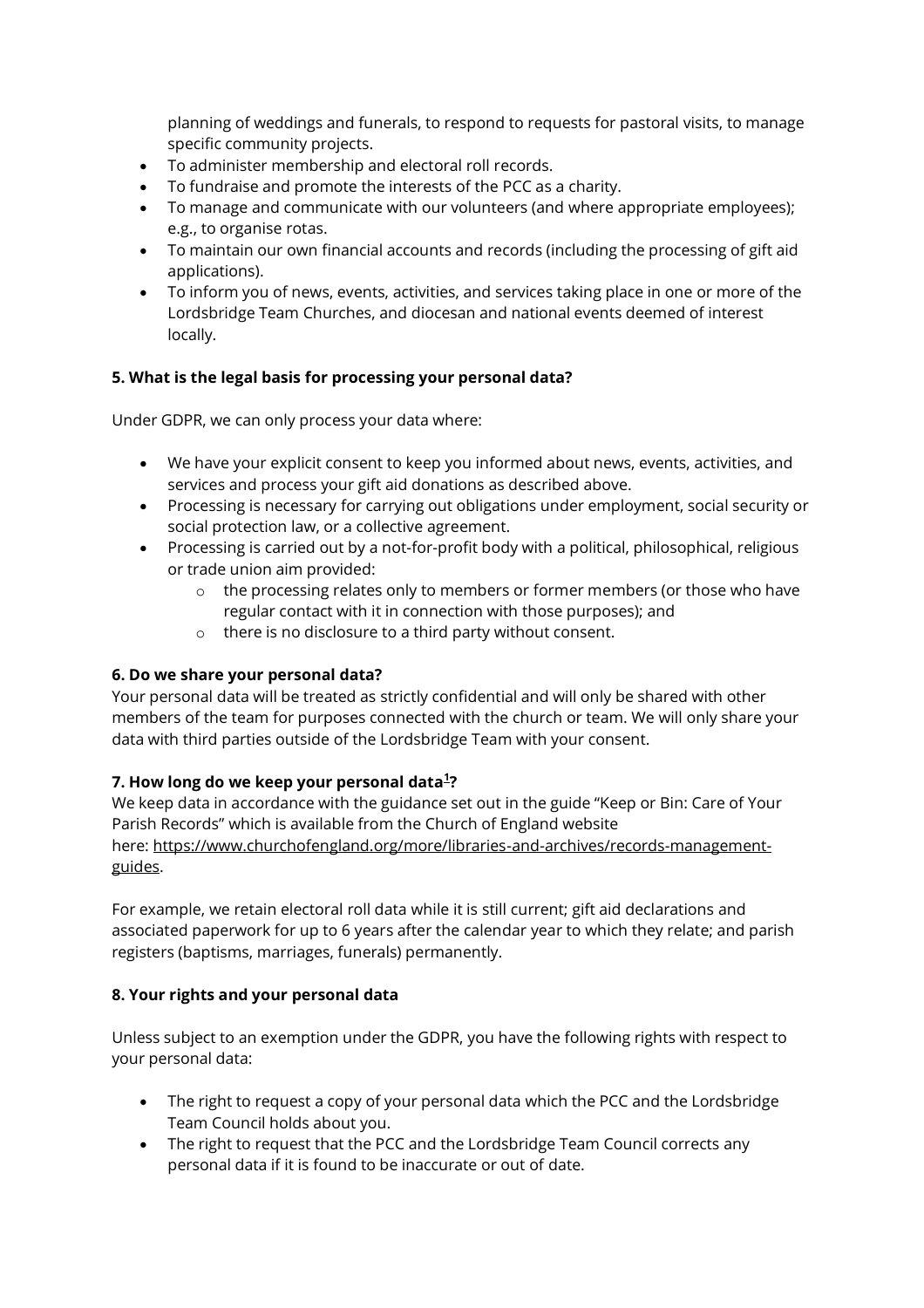- The right to request your personal data is erased where it is no longer necessary for the PCC and Lordsbridge Team council to retain such data.
- The right to withdraw your consent to the processing at any time
- The right to request that the data controller provide you with your personal data and where possible, to transmit that data directly to another data controller, (known as the right to data portability), (where applicable) [*Note this only applies where the processing is based on consent or is necessary for the performance of a contract with the data subject and in either case the data controller processes the data by automated means*].
- The right, where there is a dispute in relation to the accuracy or processing of your personal data, to request a restriction is placed on further processing.
- The right to object to the processing of personal data, (where applicable) [*Note this only applies where processing is based on legitimate interests (or the performance of a task in the public interest/exercise of official authority); direct marketing and processing for the purposes of scientific/historical research and statistics*]
- The right to lodge a complaint with the Information Commissioners Office.

### **9. Further processing**

If we wish to use your personal data for a new purpose, not covered by this Data Protection Notice, then we will provide you with a new notice explaining this new use prior to commencing the processing and setting out the relevant purposes and processing conditions. Where and whenever necessary, we will seek your prior consent to the new processing.

## **Contact Details**

To exercise all relevant rights, and for queries or complaints please in the first instance contact the Lordsbridge Resource Hub at [rebeccaherrick@lordsbridge.org](mailto:rebeccaherrick@lordsbridge.org)

You can contact the Information Commissioners Office on 0303 123 1113 or via email <https://ico.org.uk/global/contact-us/email/> or at the Information Commissioner's Office, Wycliffe House, Water Lane, Wilmslow, Cheshire. SK9 5AF.

# **FAQs about in the use of iKnow Church as our data processor**:

### **Q. Who can see my data?**

A. Access to data is limited to those who really need to have access to it. In the case of the Lordsbridge Team it will be the Core Team of Lordsbridge clergy, the database administrators (currently Becca and Robbie) and nominated persons from your church (in most cases this will be one or two local ministers and the church wardens). There is no way within iKnow Church that mailing list members will see other members data.

# **Q. Can anyone see any of my financial information?**

A. Absolutely not. iKnow Church stores no financial information, only personal contact information.

### **Q. Can anyone see any of my safeguarding information?**

A. No - all safeguarding information is stored with the incumbent or PSO (Parish Safeguarding Officer) and not in iKnow Church.